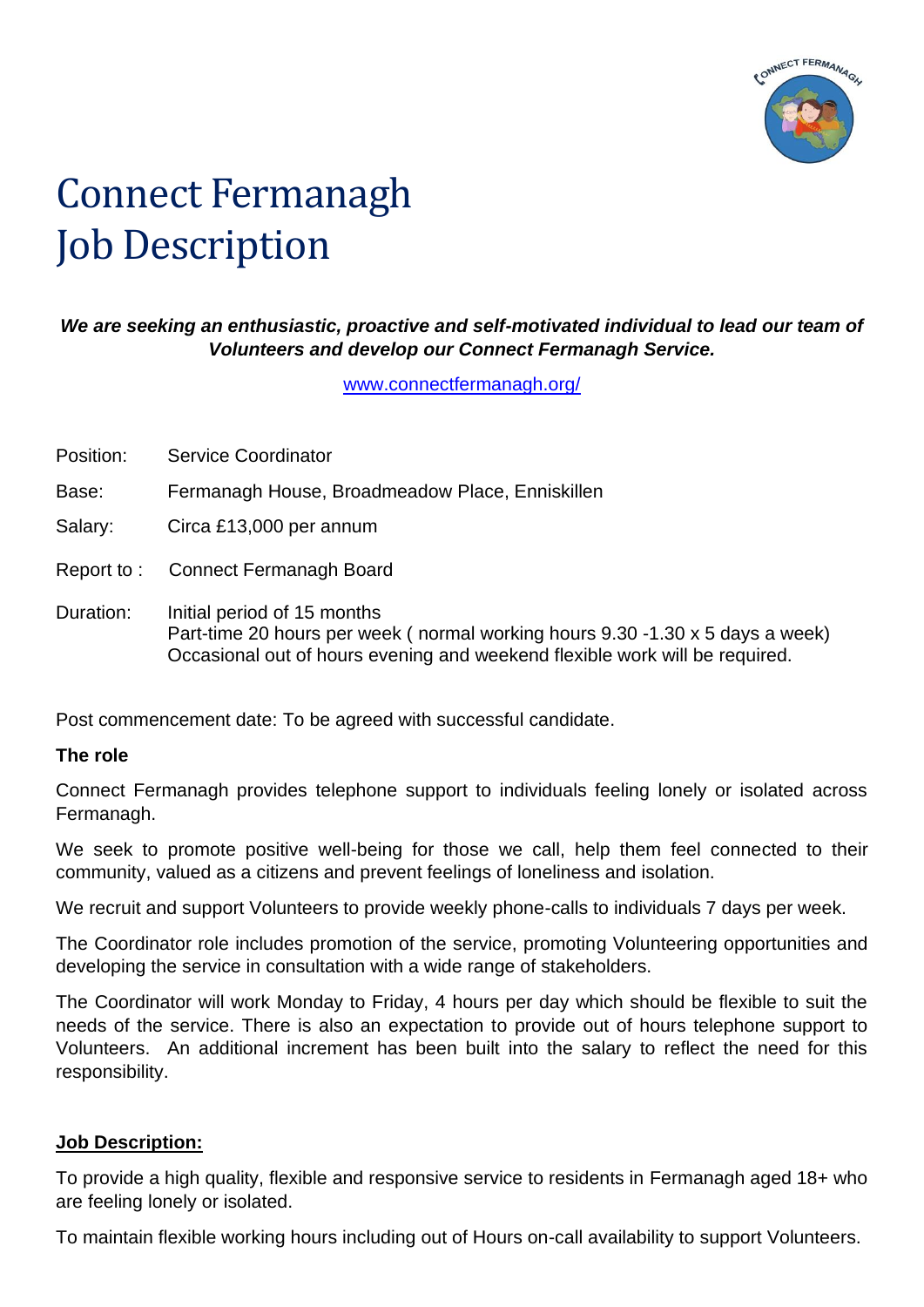To be responsible for the promotion of the service utilising a wide range of platforms to ensure we are reaching the most isolated.

To ensure fair access to the Service and appropriate Referral Pathways are in place.

To maintain an active role advertising for, recruiting, inducting and supporting a Team of Volunteers.

To ensure appropriate and on-going training and supervision of Volunteers.

To monitor weekly calls and contacts between Volunteers and service users and address and emerging issues.

To work with Line Manager to address emerging issues or concerns with appropriate agencies.

To ensure appropriate policies and procedures are developed, implemented and regularly reviewed.

To monitor and evaluate the service, consulting with all stakeholders and senior staff to review service provision ensuring continued improvements are made.

To provide Reports on service delivery and progress monthly and quarterly to Connect Fermanagh Board.

To continually develop the Service in consultation with internal and external stakeholders and in response to service user feedback.

Establish and develop effective relationships and channels of communication with individuals in need of support, volunteers, families, colleagues, community/ Voluntary and Statutory organisations, partner agencies and other external agencies.

Manage a dedicated budget and maintain financial records.

To promote equality, inclusion, respect and fairness in all aspects of service planning and delivery.

To celebrate success, ensuring Volunteers are recognised for their contribution.

To utilise a wide range of platforms to share our learning and our knowledge to influence others including decision-makers and leaders.

To participate in relevant training and development opportunities as required.

Such other duties which occasionally arise which fall within the purpose of the post.

### **Essential**

Qualifications:

Level 3 qualification in Health & Social Care or similar.

#### Skills and Experience:

- Minimum of 6 months experience of supervising volunteers or staff.
- Experience of supporting others.
- Experience of working with a range of agencies including statutory, voluntary and community service providers.
- Experience of Safeguarding Vulnerable Adults.
- Good administrative and ICT skills.
- Valid Driving Licence with access to a car.